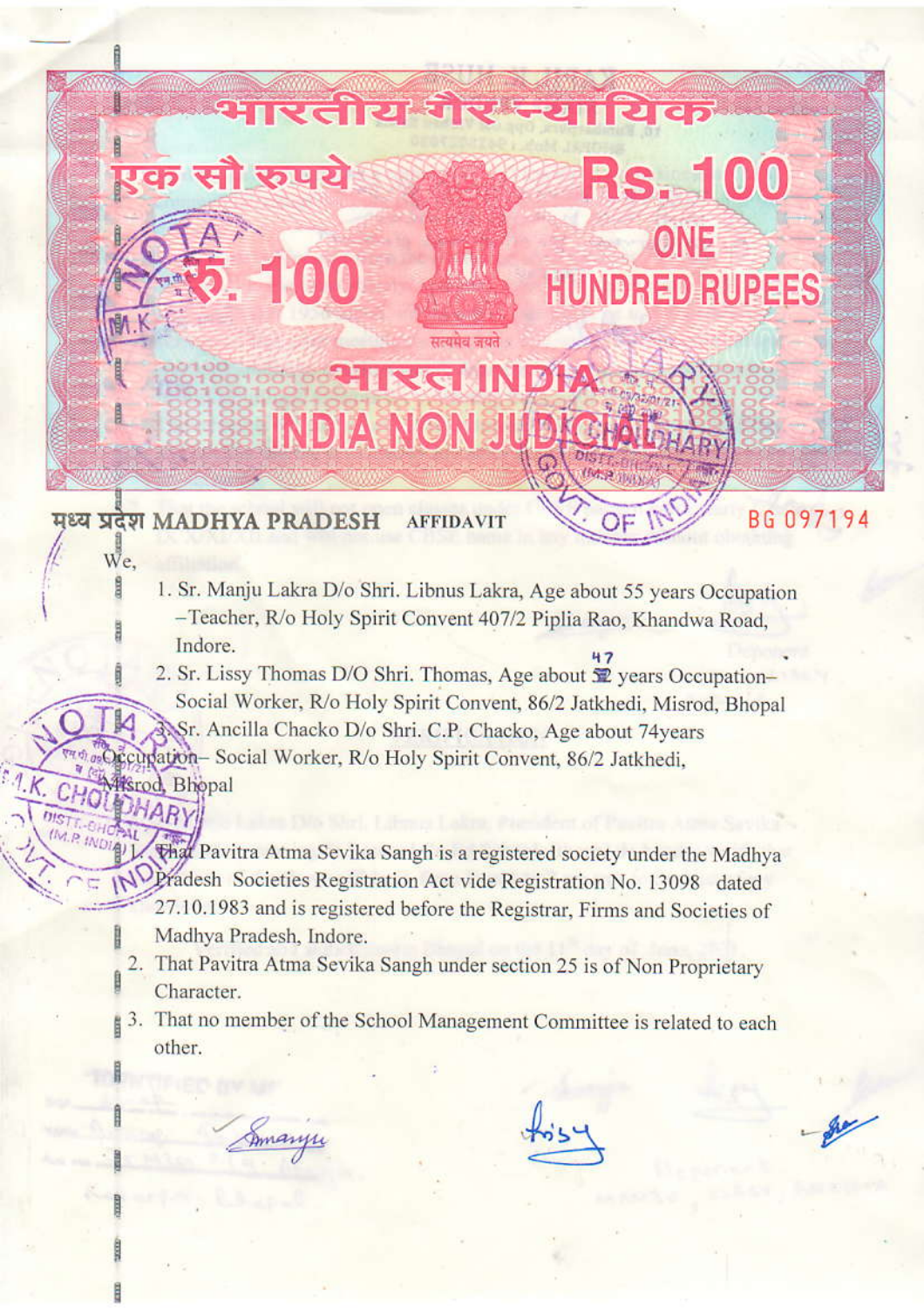## **KAPIL K. HUSE** STAMP VENDOR 10, Kumharpura, Opp.Old Vidhan Sabha **BHOPAL Mob.: 9425027020**

1 mit CHAST DIOINGATIONAST R/0 S.M.C. a IArt mort no anno 10 minuto

Zuany. col of. VIA. &. heal

standing the Division and Share Age shout 2, years of the Octonsky

Worker, Ric Holy Spirit Court an Soil Infinited Manual, Nin

with Atlant Serika Stundy under metion 25 is of Non-Properties.

special wall for read

D St. Liney Thomas D.O. Shel, Thorsan, Age theori R. years Occupa

Ancilla Checke The Start Checker Aire about 7-types

Shi 3,249mm

जिला कर

EER 2021